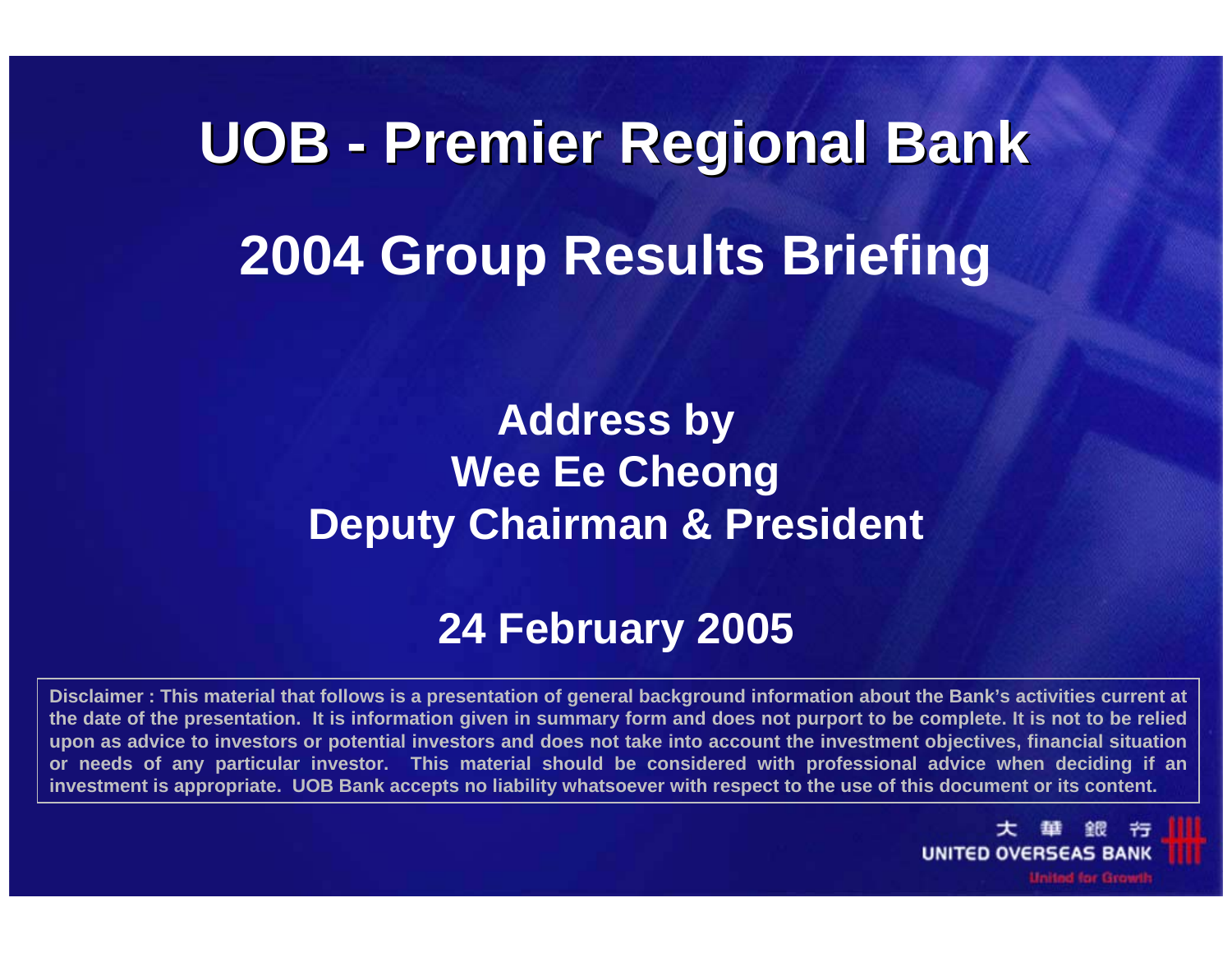#### **Panel Members**

- **Mr Wee Ee Cheong**
- **Mr Samuel Poon**

**- Mr Terence Ong** 

- **Mr Francis Lee**
- $\blacksquare$
- $\blacksquare$
- $\blacksquare$ **Ms Susan Hwee**

**Deputy Chairman & President** 

 **SEVP, Institutional & Individual Financial Services**

**SEVP, Global Treasury / Asset Management**

**SEVP, International**

**Mr Chong Kie Cheong SEVP, Investment Banking**

**Mr Kuek Tong Au EVP, Corporate Services** 

**EVP, Information Technology**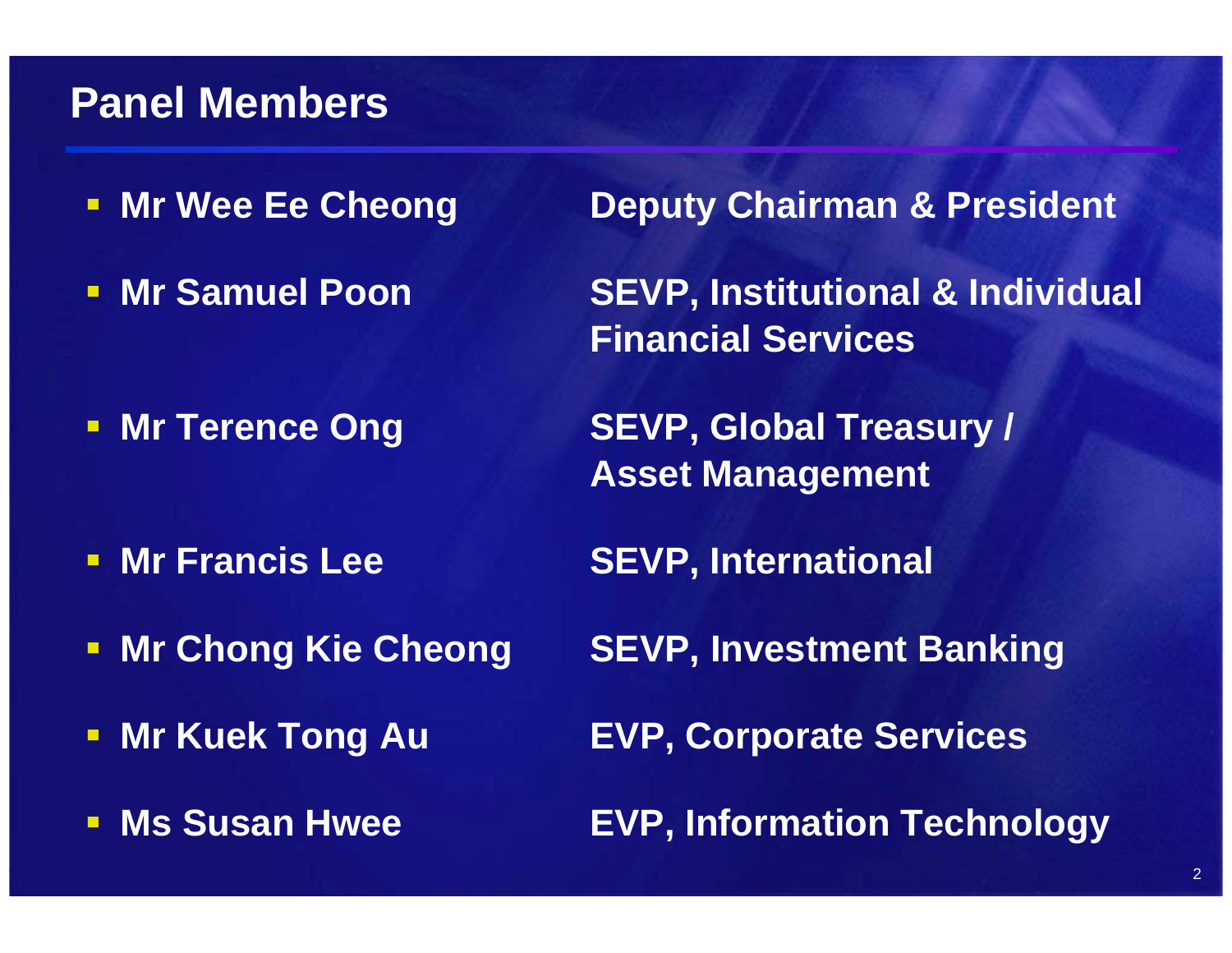## **Agenda**

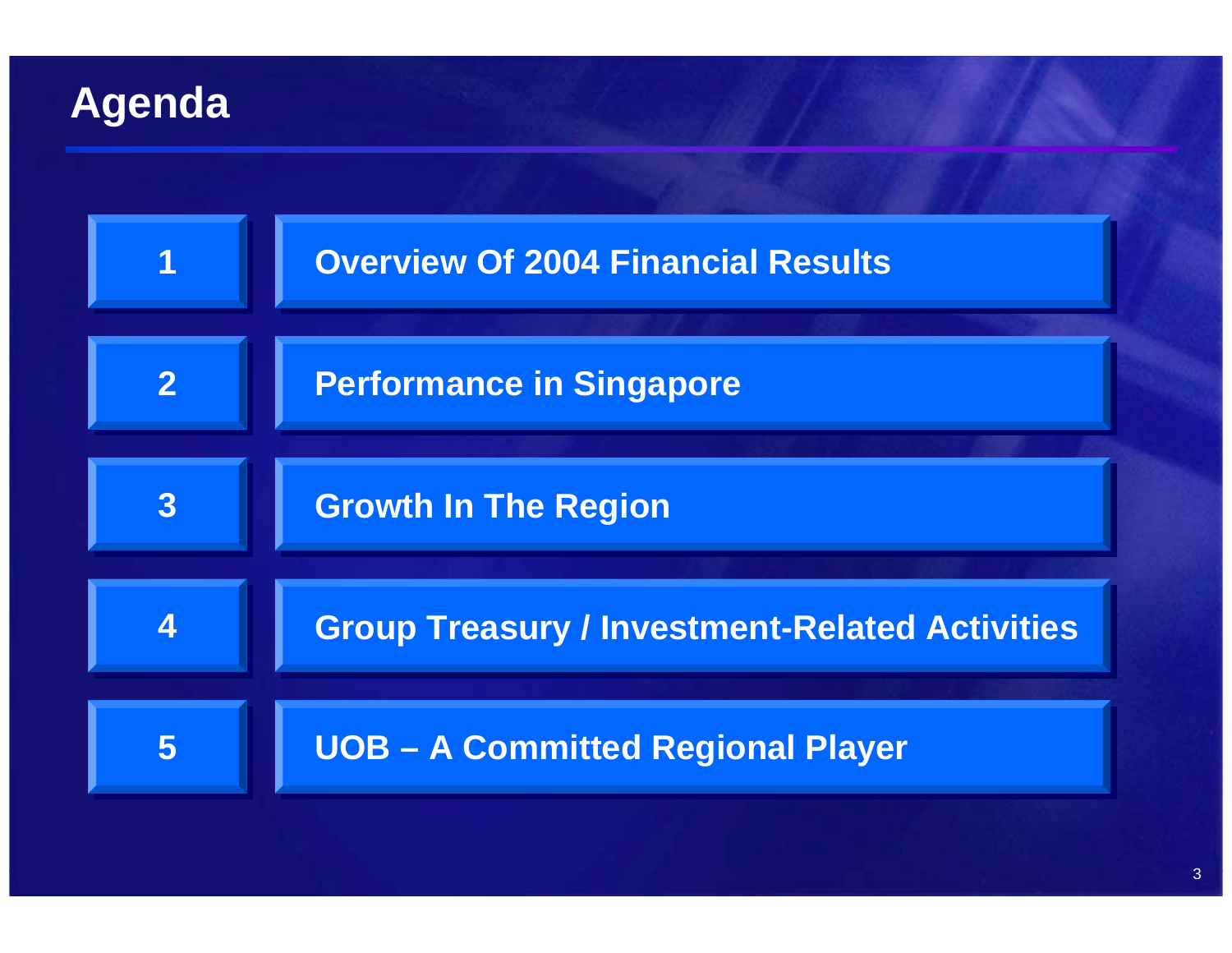#### **Overview of 2004 Financial Results**

- $\blacksquare$  **Full year NPAT of \$1.45bn, up 21%**
	- ¾ Core earnings strengthened:
		- 20% jump in fee & commission
		- 4% increase in net interest income
	- ¾ Lower provision charges reflect improved asset quality
	- ¾ Also helped by higher contribution from associates
- $\blacksquare$ **Cash ROE improved from 10.9% to 12.4%**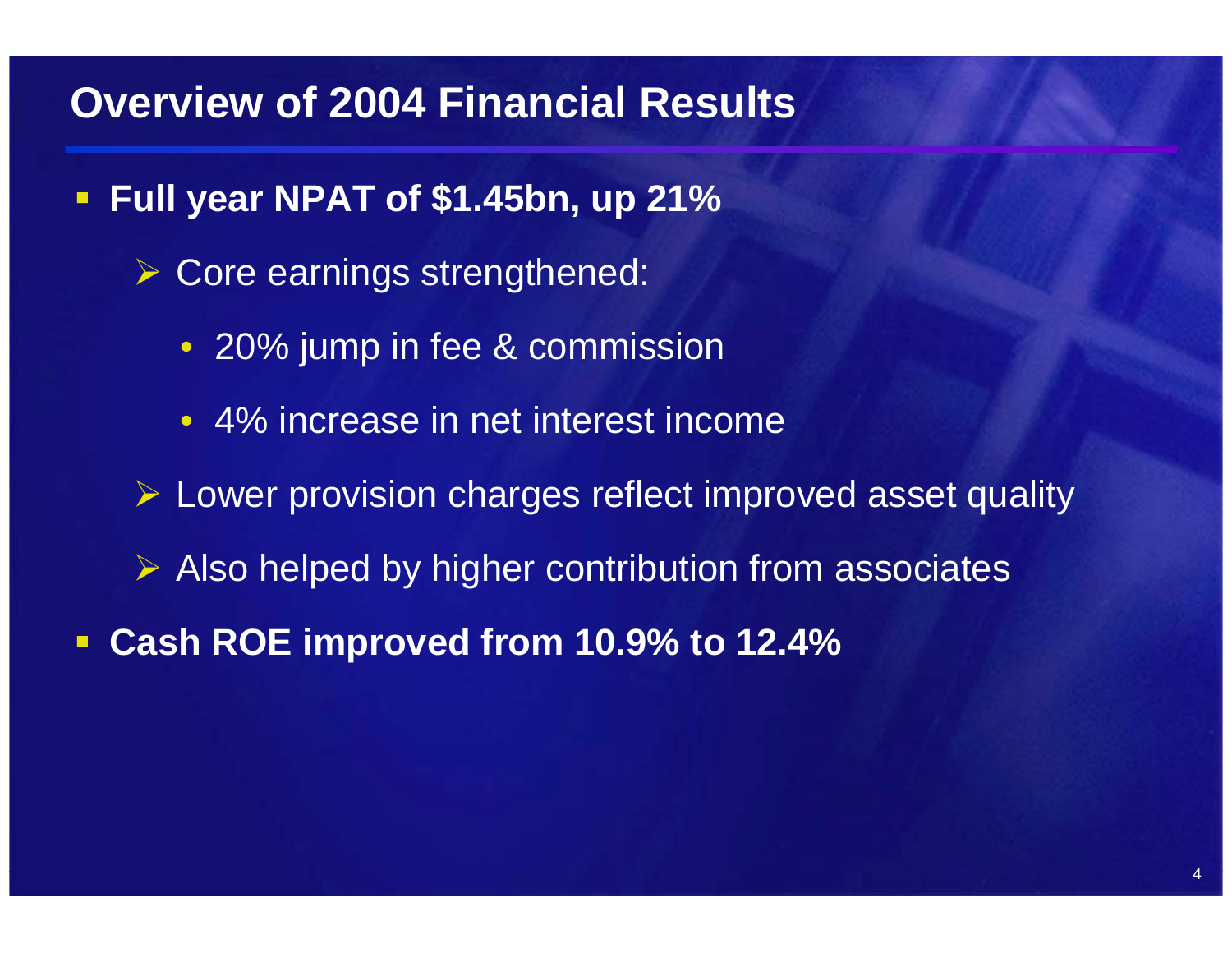### **Key Performance Indicators**

| $(\%)$                                    | <b>FY04</b> | <b>FY03</b> | <b>4Q04</b> | <b>3Q04</b> |
|-------------------------------------------|-------------|-------------|-------------|-------------|
| <b>Cash ROE</b>                           | 12.4        | <b>10.9</b> | <b>12.8</b> | 12.7        |
| <b>ROA</b>                                | 1.19        | 1.10        | 1.16        | 1.20        |
| <b>Net Interest Margin</b>                | 2.10        | 2.25        | 2.05        | 2.05        |
| <b>Non-Interest Income / Total Income</b> | 33.9        | 34.5        | 34.6        | 33.5        |
| <b>Offshore Profit Contribution</b>       | 21.2        | 24.4        | 22.4        | 23.1        |
| <b>Expense / Income Ratio</b>             | 37.6        | 34.7        | 42.3        | 39.0        |

|                           |               | <b>Dec 04</b> |               |               |
|---------------------------|---------------|---------------|---------------|---------------|
|                           | <b>Dec 04</b> | (ex BOA)      | <b>Dec 03</b> | <b>Sep 04</b> |
| <b>NPL Ratio</b>          | 8.0           | 6.9           | 8.1           | 8.5           |
| <b>Provision Coverage</b> | 67.9          | 70.4          | 64.6          | 64.9          |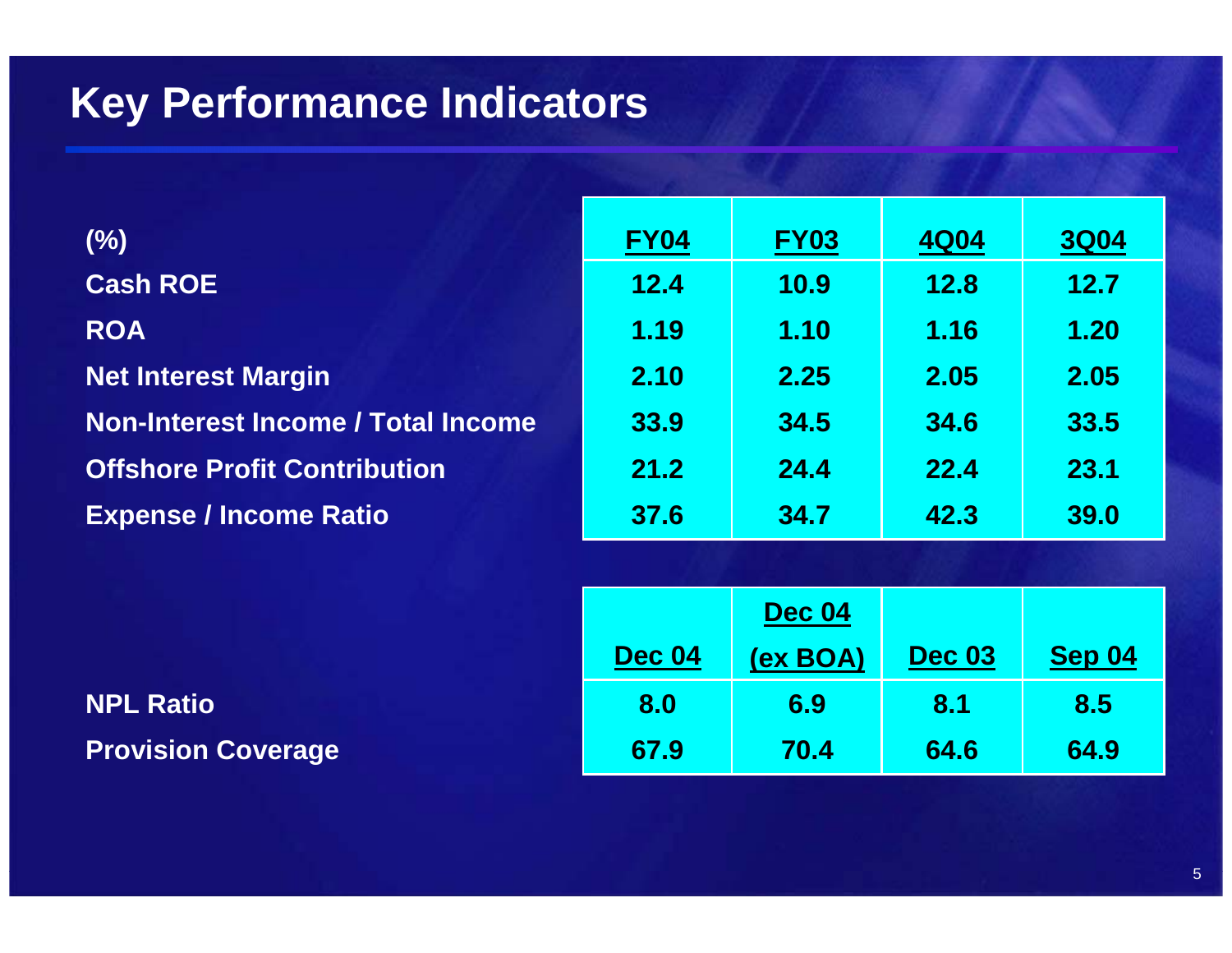### **Maintain High Dividend Rate**

| <b>Dividend</b><br>in Specie              |        | 18.8%  | 40%            | 40%        |
|-------------------------------------------|--------|--------|----------------|------------|
| <b>E</b> Final                            | 25%    | 25%    |                |            |
| <b>Interim</b>                            | 15%    | 15%    | 20%            | <b>20%</b> |
|                                           | 2001   | 2002   | 2003           | 2004       |
| <b>Dividend Amount</b>                    | \$426m | \$720m | \$748m         | \$743m     |
| <b>Share Buy-back</b>                     | $\sim$ | $\sim$ | $\blacksquare$ | \$500m     |
| <b>Amount Returned</b><br>to Shareholders | \$426m | \$720m | \$748m         | \$1,243m   |
| % to NPAT                                 | 46%    | 72%    | 62%            | 86%        |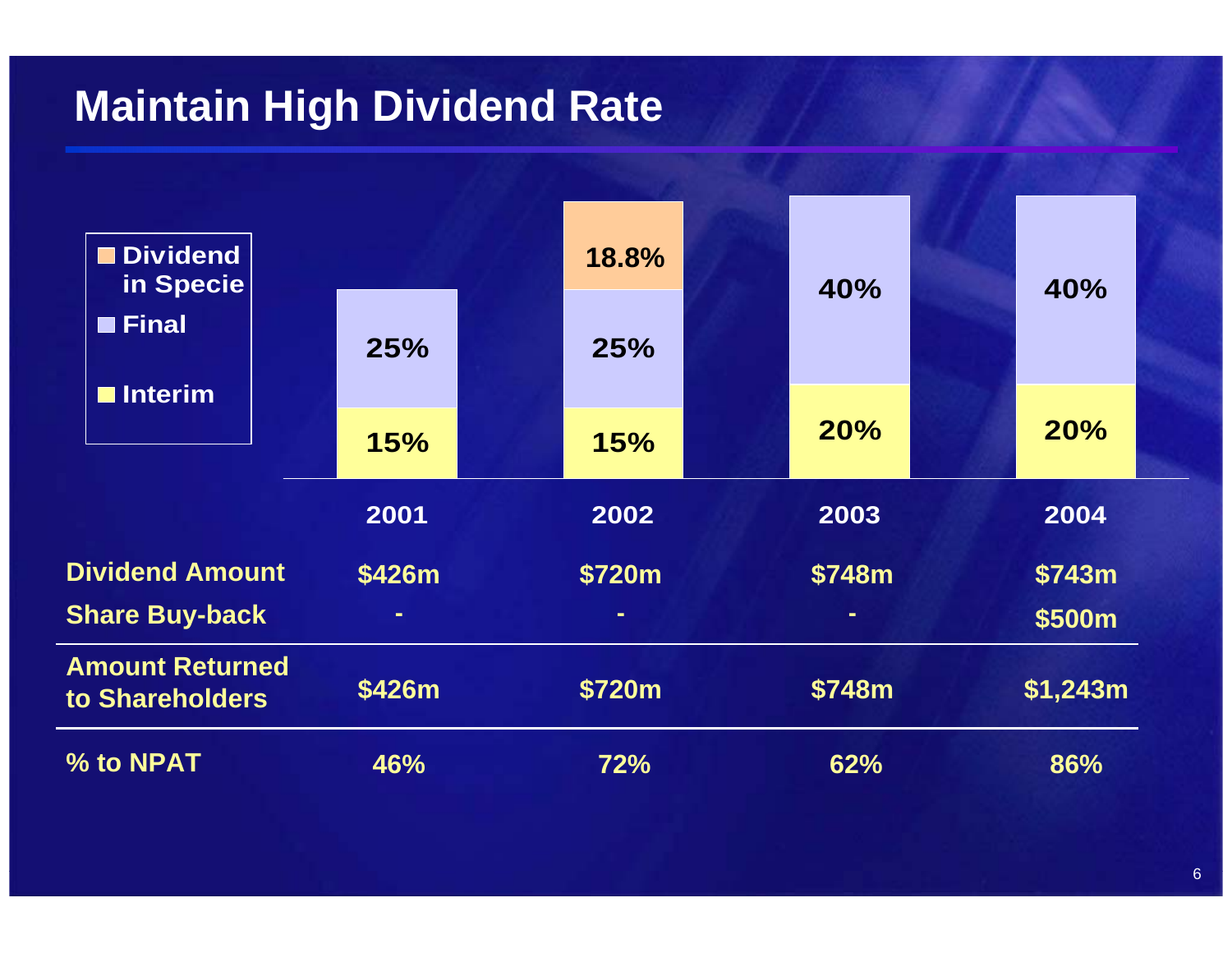## **Performance in Singapore**

#### **Consumer & SME segments are our strongholds**

#### $\blacksquare$ **Consumer:**

- $\triangleright$  Market leadership reinforced with customer-centric infrastructure, innovative product offerings & highly successful "Growth" brand platfor m
- ¾ Focus on mass affluent segment with a view to nurture long term, multiproduct relationships
- ¾ Housing loans grew 5% YoY
	- Reflects selective & disciplined approach in focusing on target **segments**
- ¾ Wealth Management remains an area of focus:
	- Established Wealth Management Centres in Singapore & the region
	- $\bullet$ Doubling our sales force
	- Active pursuit of product innovation in-house & via partners
- $\triangleright$  Recognised leader in credit card business
	- $\bullet$ Card base grew 8% despite keen competition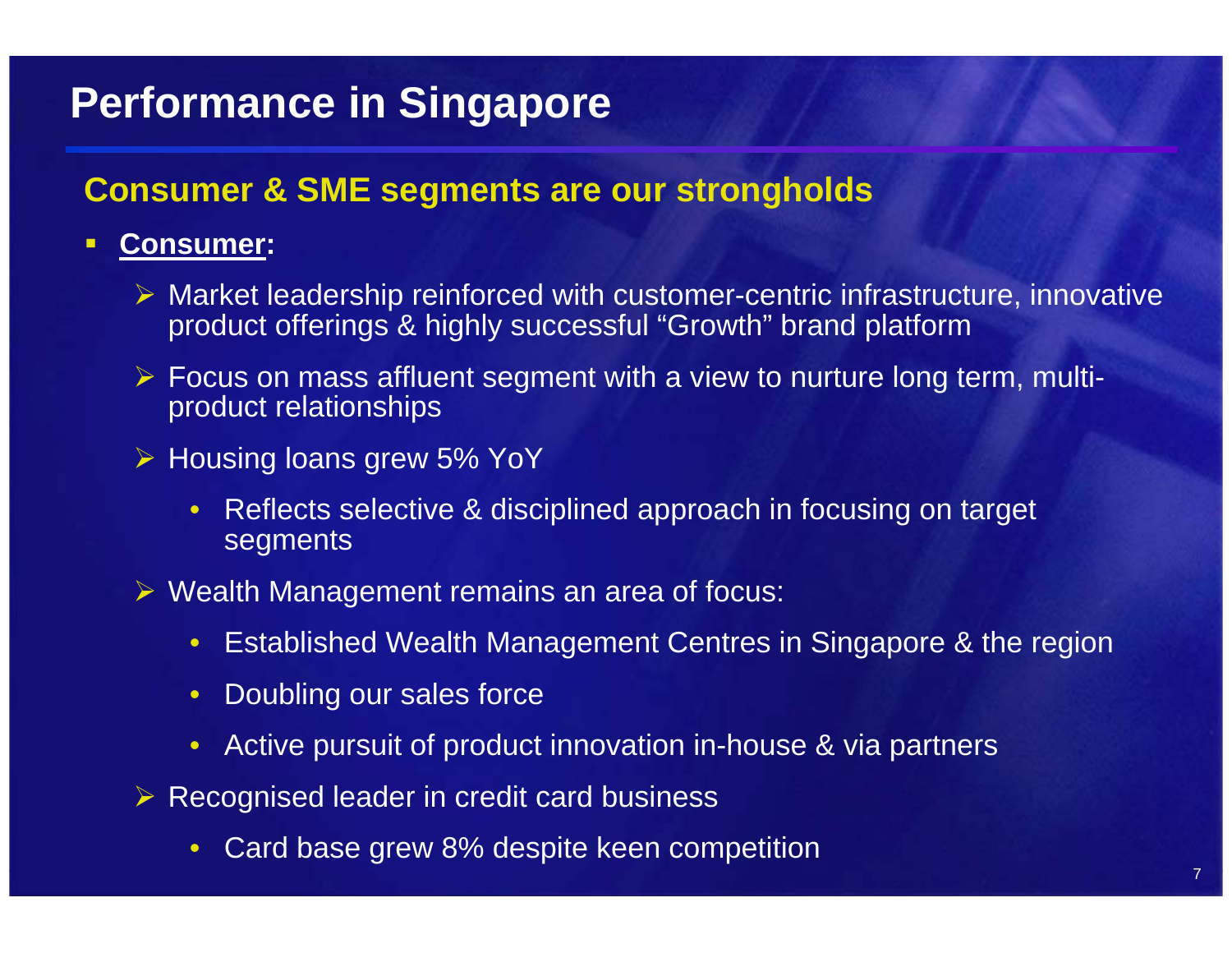# **Performance in Singapore**

#### $\blacksquare$ **SME:**

#### $\triangleright$  Established SEA platform

- $\bullet$  Important attraction for SMEs with regional/overseas footprints & ambitions
- ¾ Significant growth in trade finance business:
	- Trade bills volume recorded a jump of 65% in last 2 years
	- On group basis, trade financing loans grew 33% & traderelated income rose 24% to \$138m

¾ Overall profits from SME business have improved

**≻ Growing well in SME segment**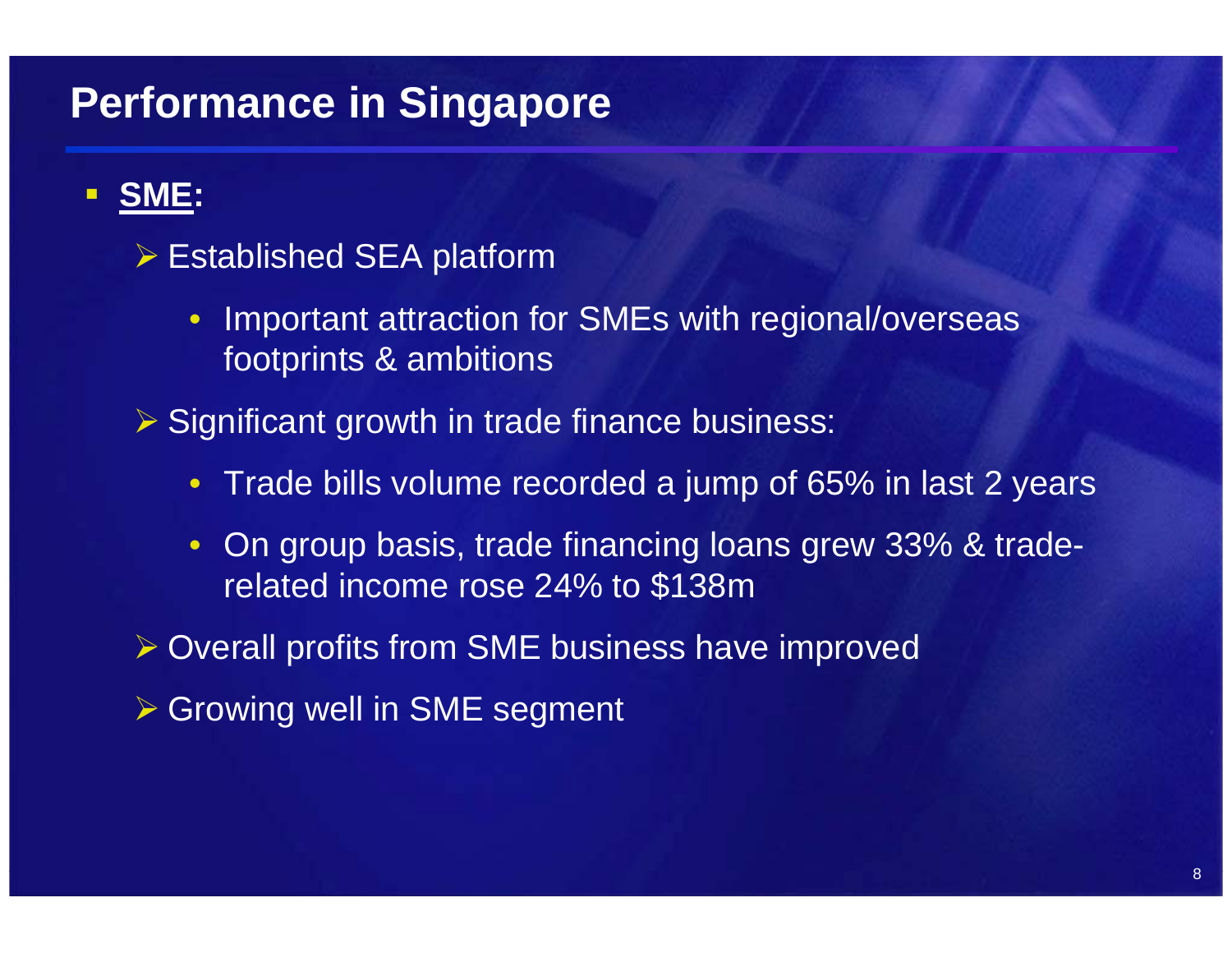#### **Growth In The Region**

- $\blacksquare$ **Region is key to our future**
- $\blacksquare$  **2004 was a year of significant milestones**
	- ¾ Bank of Asia largest acquisition outside Singapore
	- ¾ Strategic stake in PT Bank Buana Indonesia
- $\Box$  **Established SEA platform will propel growth & contribution from regional business**
- $\blacksquare$  **3 key markets outside Singap ore**
	- ¾ Malaysia
	- $\triangleright$  Thailand
	- ¾ Indonesia
- $\blacksquare$  **Ongoing consolidation of regional operating & IT infrastructure to support vision as a regional premier bank**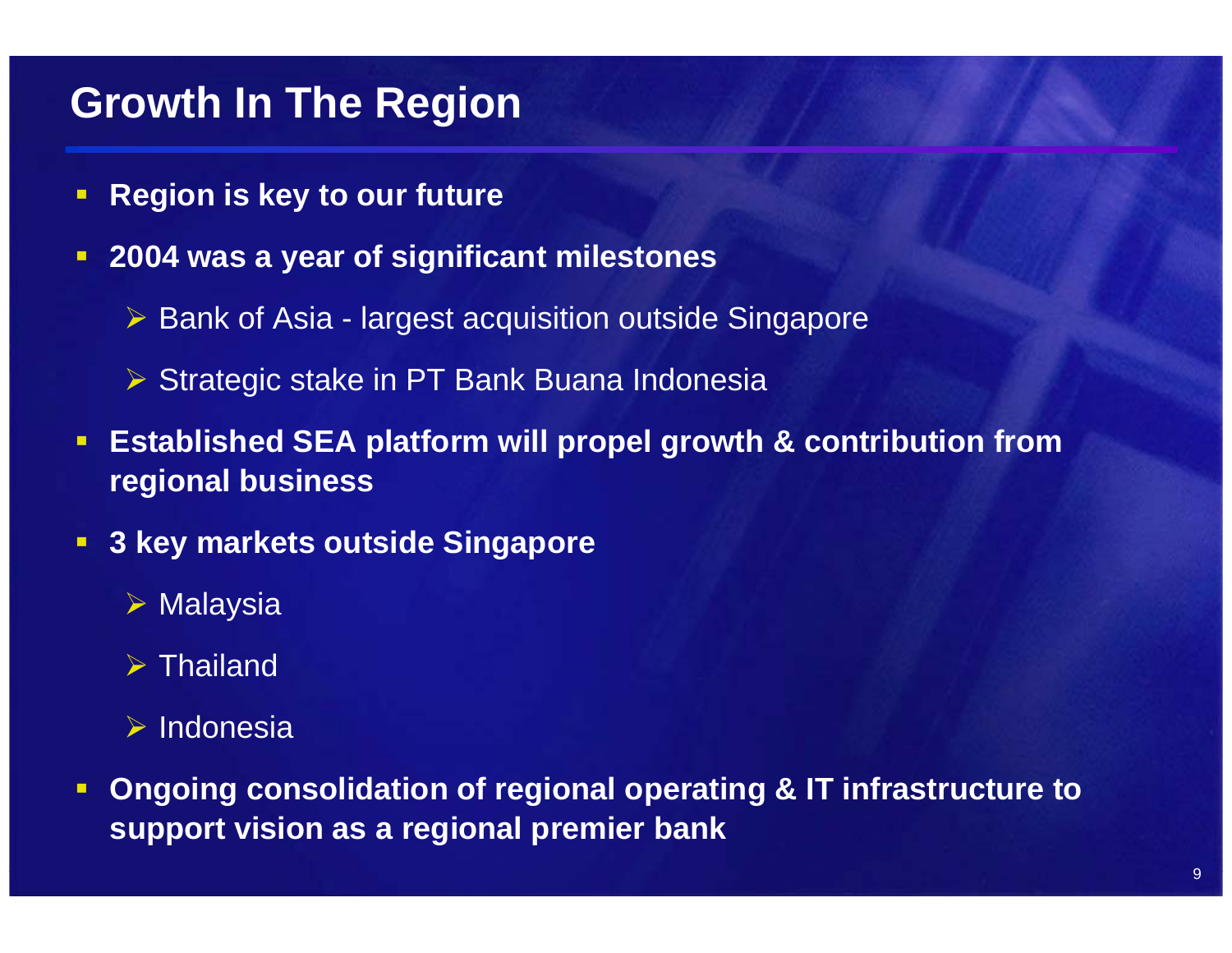#### **Growth In The Region - Malaysia**

- $\blacksquare$  **Key contributor outside Singapore focusing on our forte: SME & Consumer**
- $\blacksquare$ **E** Overall loan growth of 11% exceeds industry growth rate
- $\blacksquare$  **Sharp increase in SME fee-related business:**
	- ¾ Trade & remittances volume rose 21%
- $\blacksquare$ **• Housing loan growth in line with industry growth despite intense competition**
- Ŧ **E** Strong showing in credit card business
	- **► 70% increase in card base**
	- **► 35% growth in credit card receivables**
- $\blacksquare$ **Income from wealth management sales increased 39%**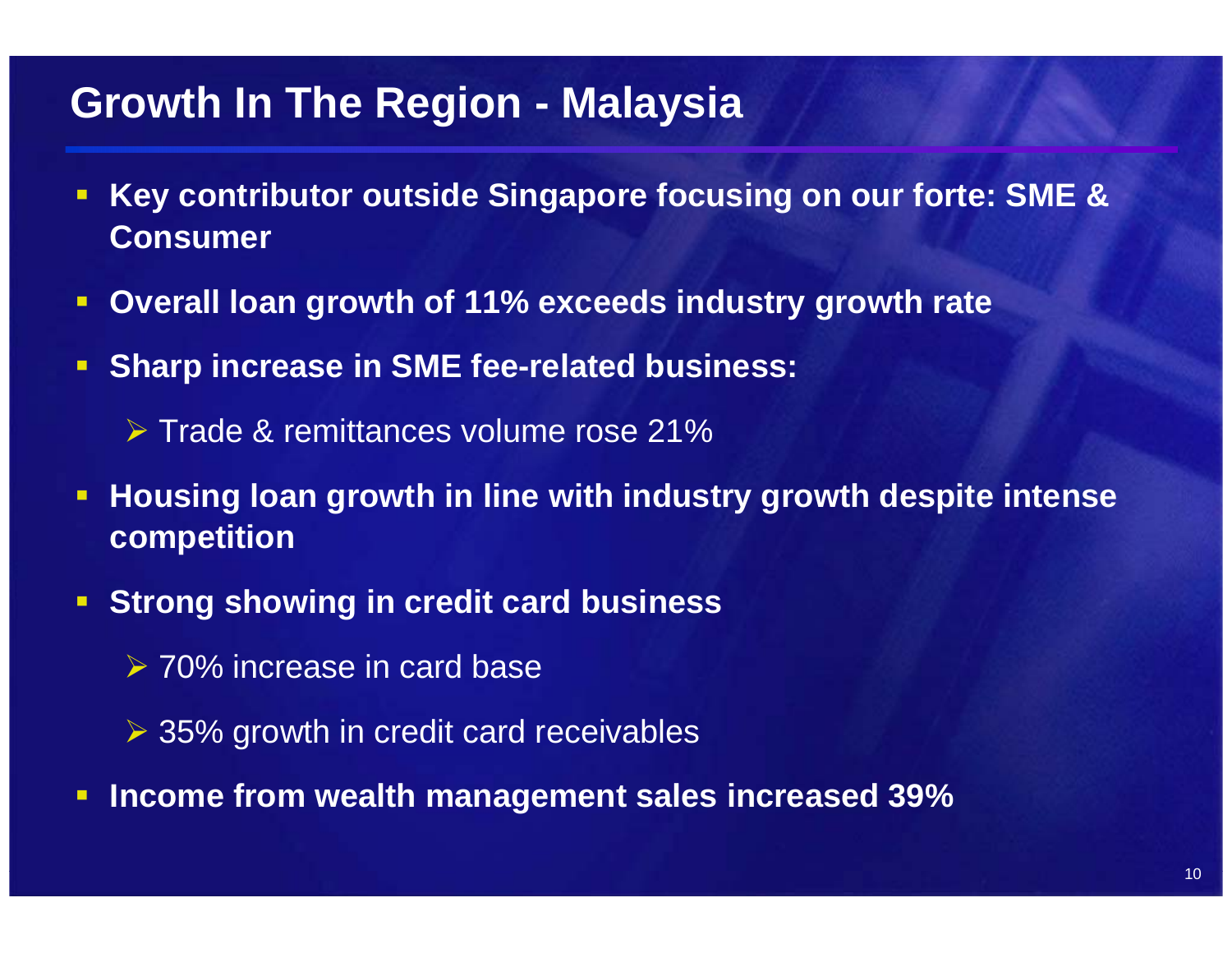#### **Growth In The Region - Malaysia**

- **NPAT of RM377m. Achieved ROE of 21.3%**
- $\Box$ **Cost-income ratio of 33%**
- $\Box$ **Malaysia is an important anchor within SEA region**
- $\blacksquare$  **Recent developments in Malaysia present good prospects for further business expansion**
- **Sound local market knowledge & extensive distribution network position UOB to ride on the strong growth opportunities**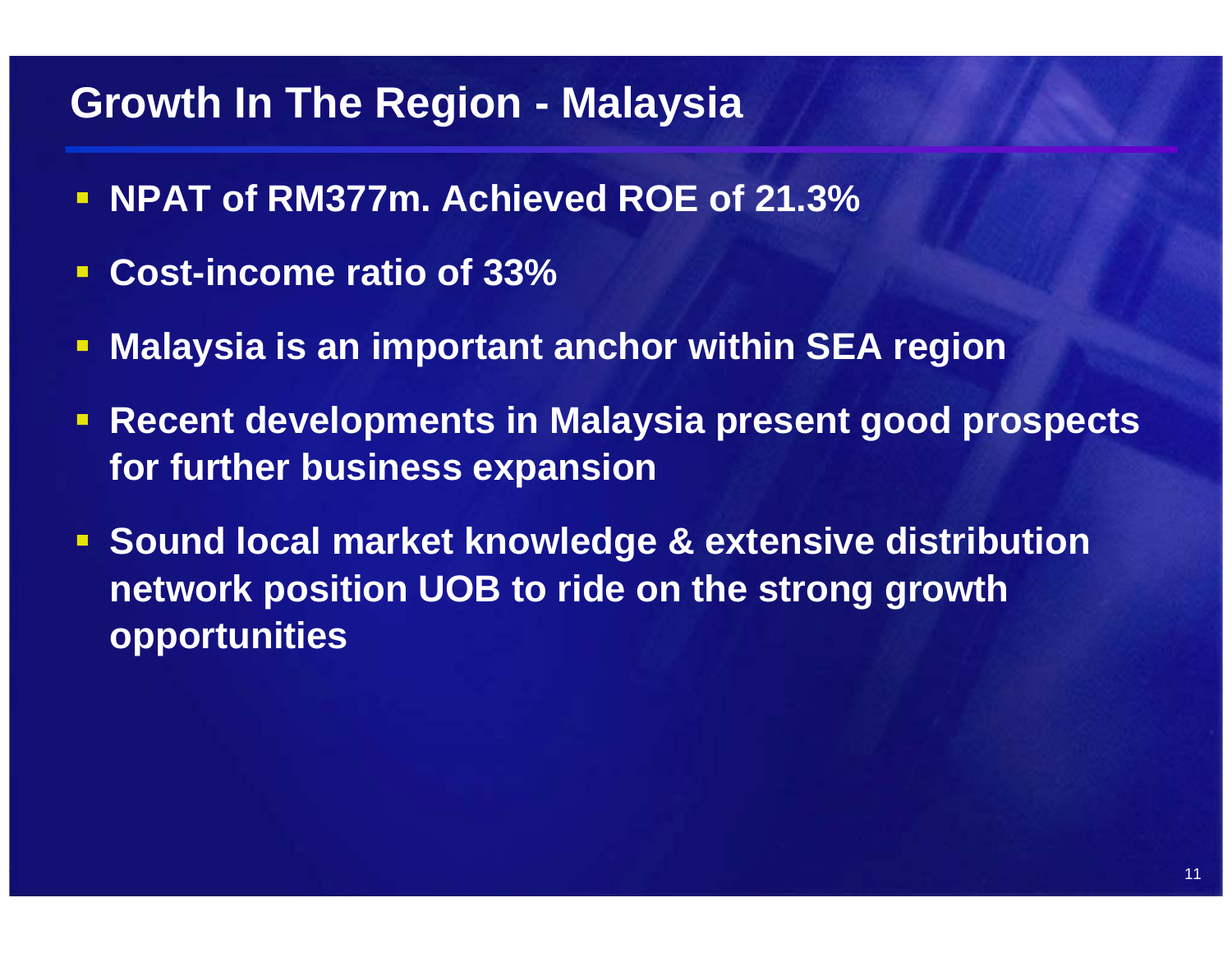#### **Growth In The Region - Thailand**

- **NPAT of THB822m**
- $\blacksquare$  **Enlarged presence enables bank to compete effectively to achieve meaningful contribution in 3-5 years**
- $\Box$ **Our presence is relatively short**
- $\Box$  **Critical to first put in place strong operational infrastructure to support expansion & to manage risks**
- **Operational merger to complete by end-05, subject to various approvals**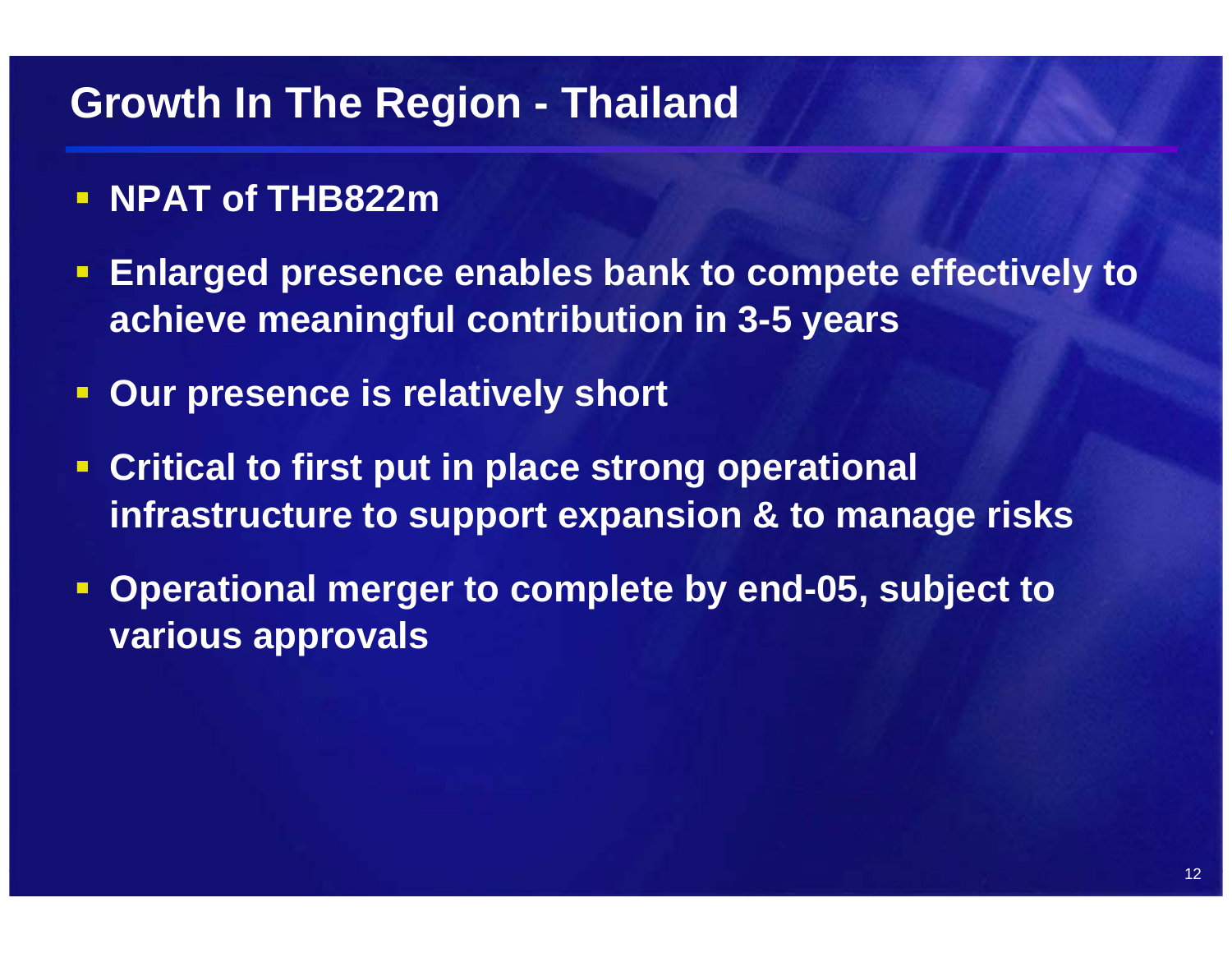#### **Growth In The Region - Indonesia**

- $\blacksquare$  **UOBI continues to be profitable with focus on trade & corporate banking business**
- **23% strategic stake in Bank Buana**
- **Indonesia remains a key priority**
- $\blacksquare$ **Continue to explore ways to expand in Indonesia**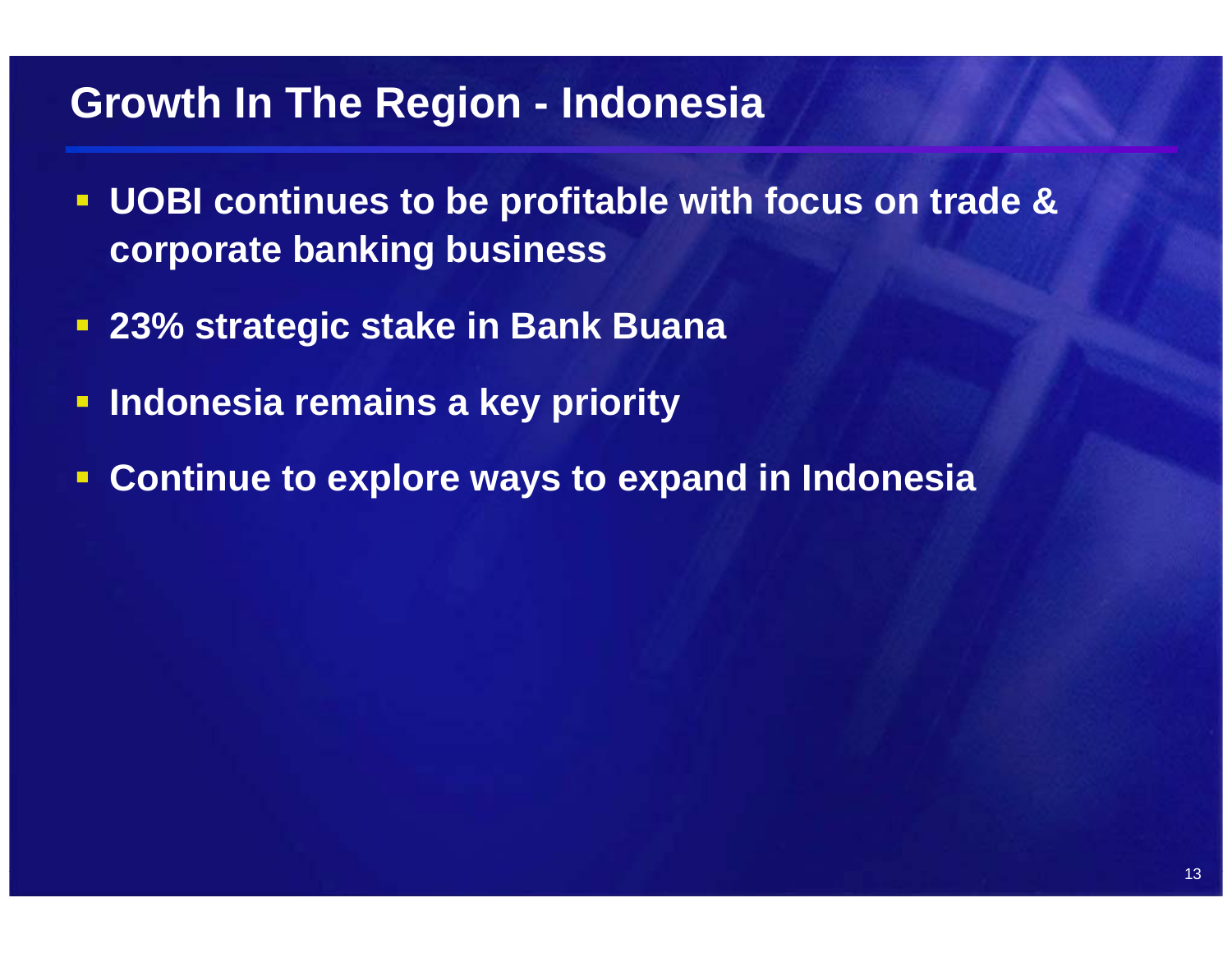#### **Group Treasury / Investment-Related Activities**

- $\blacksquare$  **Support our focus in target segments in Singapore & the region**
- **Treasury performance weaker relative to 2003**
- $\blacksquare$  . **Emphasis is on growing customer-related business**
	- ¾ Combined contributions from fund management & investmentrelated activities rose 38%
	- ¾ Increased sales in treasury & yield-enhancement products YoY:
		- Revenue from structured notes & deposits almost tripled
		- Revenue from corporate sales grew almost 33%
	- ¾ UOBAM's AUM grew 16% to \$25bn
- $\blacksquare$  **Expect further improvement as we continue to strengthen product innovation/development, build trading capabilities & leverage extensive network**